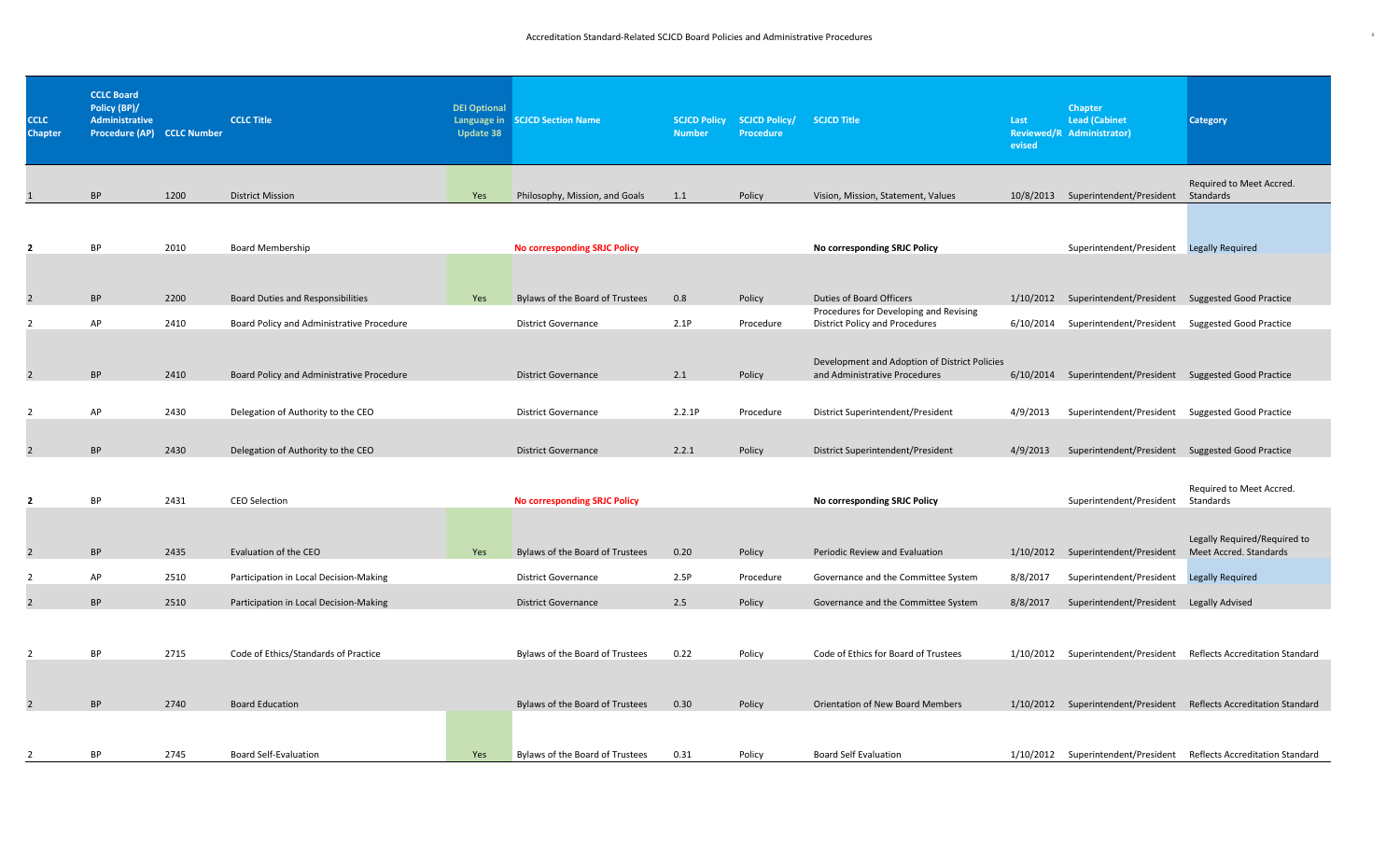| 3                       | AP        | 3050 | Institutional Code of Ethics                                               |     | No corresponding SRJC Procedure        |       |           | No corresponding SRJC Procedure                                                                   |                    | Superintendent/President                                        | Required to Meet Accred.<br>Standards |
|-------------------------|-----------|------|----------------------------------------------------------------------------|-----|----------------------------------------|-------|-----------|---------------------------------------------------------------------------------------------------|--------------------|-----------------------------------------------------------------|---------------------------------------|
| -3                      | <b>BP</b> | 3200 | Accreditation                                                              |     | Academic Program                       | 3.7   | Policy    | External Accreditation of Designated Programs 1/10/2012                                           |                    | Superintendent/President                                        | Required to Meet Accred.<br>Standards |
| $\overline{3}$          | AP        | 3200 | Accreditation                                                              |     | <b>Academic Program</b>                | 3.7P  | Procedure | External Accreditation of Designated Programs 4/10/2012 Superintendent/President Legally Required |                    |                                                                 |                                       |
| 3                       | AP        | 3225 | <b>Institutional Effectiveness</b>                                         | Yes | <b>No corresponding SRJC Procedure</b> |       |           | No corresponding SRJC Procedure                                                                   |                    | Superintendent/President Legally Required                       |                                       |
| $\overline{\mathbf{3}}$ | <b>BP</b> | 3225 | Institutional Effectiveness                                                |     | <b>No corresponding SRJC Policy</b>    |       |           | No corresponding SRJC Policy                                                                      |                    | Superintendent/President Legally Required                       |                                       |
| 3                       | AP        | 3250 | <b>Institutional Planning</b>                                              |     | <b>No corresponding SRJC Procedure</b> |       |           | No corresponding SRJC Procedure                                                                   |                    | Superintendent/President Legally Required                       |                                       |
| 3                       | <b>BP</b> | 3250 | <b>Institutional Planning</b>                                              |     | <b>No corresponding SRJC Policy</b>    |       |           | No corresponding SRJC Policy                                                                      |                    | Superintendent/President Legally Required                       |                                       |
| 3                       | AP        | 3410 | Nondiscrimination                                                          |     | <b>No corresponding SRJC Procedure</b> |       |           | No corresponding SRJC Procedure                                                                   |                    | Superintendent/President Legally Required                       |                                       |
|                         |           |      |                                                                            |     |                                        |       |           |                                                                                                   |                    |                                                                 |                                       |
| $\overline{3}$          | <b>BP</b> | 3410 | Nondiscrimination                                                          |     | <b>Student Services</b>                | 8.2.1 | Policy    | Non-Discrimination                                                                                |                    | 11/12/2013 Superintendent/President Legally Required            |                                       |
| -3                      | AP        | 3420 | <b>Equal Employment Opportunity</b>                                        | Yes | <b>No corresponding SRJC Procedure</b> |       |           | No corresponding SRJC Procedure                                                                   |                    | Superintendent/President Legally Required                       |                                       |
| $\overline{\mathbf{3}}$ | <b>BP</b> | 3420 | <b>Equal Employment Opportunity</b>                                        |     | <b>No corresponding SRJC Policy</b>    |       |           | No corresponding SRJC Policy                                                                      |                    | Superintendent/President Legally Required                       |                                       |
| 3                       | AP        | 3501 | Campus Security and Access                                                 |     | <b>No corresponding SRJC Procedure</b> |       |           | No corresponding SRJC Procedure                                                                   |                    | Superintendent/President Legally Required                       |                                       |
| 3                       | <b>BP</b> | 3501 | <b>Campus Security and Access</b>                                          |     | <b>No corresponding SRJC Policy</b>    |       |           | No corresponding SRJC Policy                                                                      |                    | Superintendent/President Legally Required                       |                                       |
| $\overline{a}$          | BP        | 4020 | Program and Curriculum Development                                         | Yes | Academic Program                       | 3.12  | Policy    | <b>Curriculum Development</b>                                                                     | 12/11/2018 Affairs | Vice President, Academic<br>Vice President, Academic            | Legally Required                      |
|                         | AP        | 4020 | Program and Curriculum Development                                         | Yes | Academic Program                       | 3.12P | Procedure | Curriculum Development<br>Program Review, Evaluation, Revitalization                              | 12/11/2018 Affairs | Vice President, Academic                                        | Legally Required                      |
| $\overline{4}$          | AP        | 4021 | Program Discontinuance<br>Philosophy and Criteria for Associate Degree and |     | Academic Program                       | 3.6P  | Procedure | and Discontinuance                                                                                | 3/11/2014          | Affairs<br>Vice President, Academic                             | Legally Required                      |
|                         | <b>BP</b> | 4025 | GE<br>Philosophy and Criteria for Associate Degree and                     |     | <b>Academic Program</b>                | 3.1   | Policy    | <b>General Education</b><br>Procedures for Approving General Education                            | 5/14/2013          | Affairs<br>Vice President, Academic                             | <b>Legally Required</b>               |
| $\overline{a}$          | AP        | 4025 | GE                                                                         |     | Academic Program                       | 3.1P  | Procedure | Courses                                                                                           | 5/14/2013          | Affairs                                                         | <b>Legally Required</b>               |
| $\overline{4}$          | <b>BP</b> | 4030 | Academic Freedom                                                           |     | Academic Program                       | 3.8   | Policy    | Academic Freedom                                                                                  | 1/10/2012 Affairs  | Vice President, Academic                                        | <b>Legally Required</b>               |
| 4                       | AP        | 4030 | Academic Freedom                                                           |     | <b>No corresponding SRJC Procedure</b> |       |           | No corresponding SRJC Procedure                                                                   |                    | Vice President, Academic<br>Affairs                             | Optional                              |
| $\overline{a}$          | AP        | 4040 | Library and Learning Support Services                                      |     | <b>No corresponding SRJC Procedure</b> |       |           | No corresponding SRJC Procedure                                                                   |                    | Vice President, Academic<br>Affairs<br>Vice President, Academic | Optional                              |
|                         |           |      |                                                                            |     |                                        |       |           |                                                                                                   |                    |                                                                 |                                       |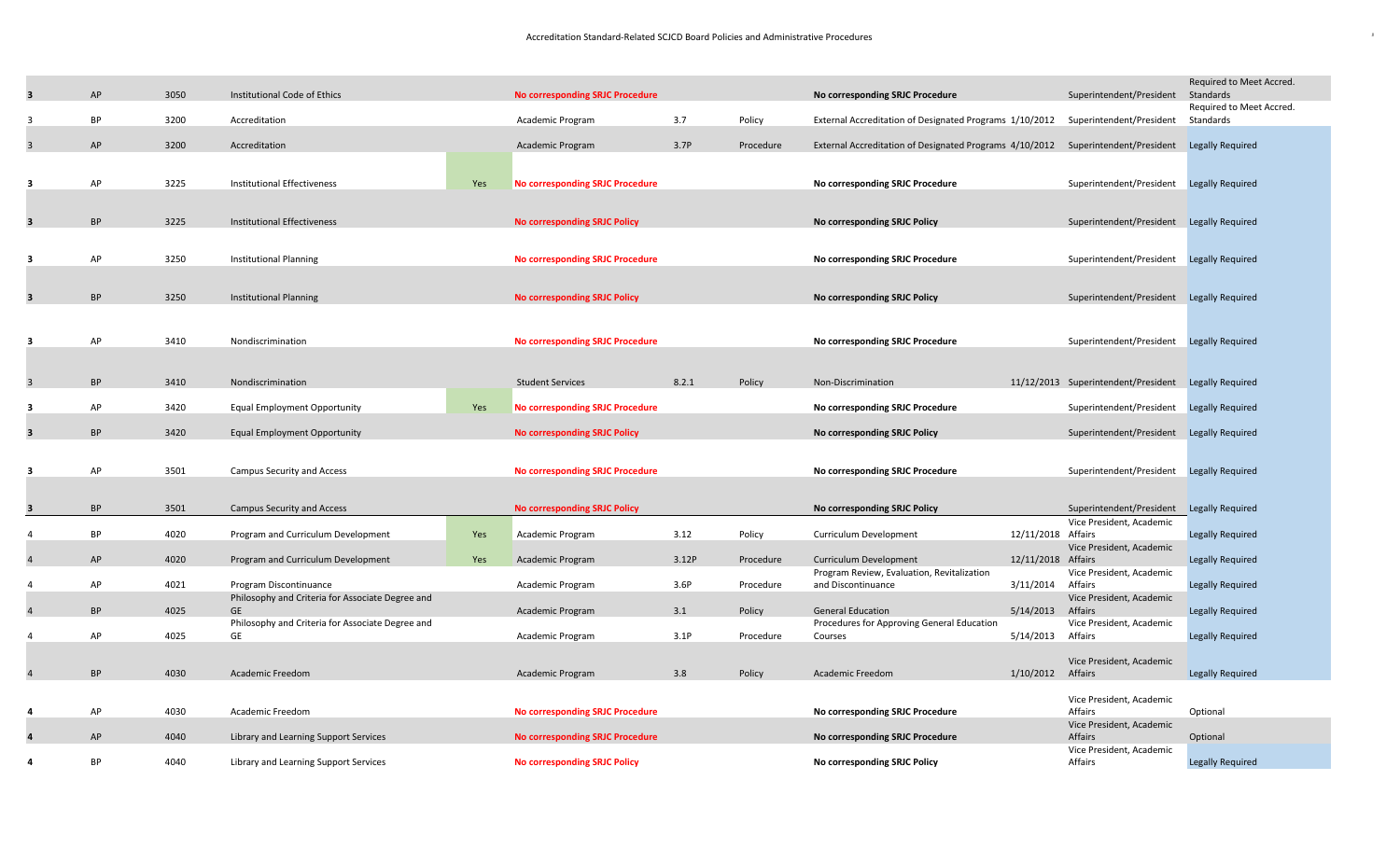|    | <b>BP</b> | 4050 | Articulation                                |     | <b>Student Services</b>                | 8.3.1   | Policy    | <b>Articulation/Transfer Center</b>               | 1/10/2012 Affairs   | Vice President, Academic            | <b>Legally Required</b>        |
|----|-----------|------|---------------------------------------------|-----|----------------------------------------|---------|-----------|---------------------------------------------------|---------------------|-------------------------------------|--------------------------------|
|    |           |      |                                             |     |                                        |         |           |                                                   |                     |                                     |                                |
|    |           |      |                                             |     |                                        |         |           |                                                   |                     | Vice President, Academic            |                                |
|    | AP        | 4050 | Articulation                                |     | <b>No corresponding SRJC Procedure</b> |         |           | No corresponding SRJC Procedure                   |                     | Affairs                             | <b>Legally Required</b>        |
|    |           |      |                                             |     |                                        |         |           | Career and Technical Education Program            |                     | Vice President, Academic            |                                |
|    | AP        | 4102 | Career and Technical Education Programs     |     | Academic Program                       | 3.13P   | Procedure | <b>Advisory Committees</b>                        | 12/10/2013 Affairs  | Vice President, Academic            | <b>Legally Required</b>        |
|    | AP        | 4105 | <b>Distance Education</b>                   |     | Academic Program                       | 3.28P   | Procedure | <b>Distance Education</b>                         | 3/11/2014           | Affairs                             | <b>Legally Required</b>        |
|    |           |      |                                             |     |                                        |         |           |                                                   |                     |                                     |                                |
|    |           |      |                                             |     |                                        |         |           |                                                   |                     |                                     |                                |
|    |           |      |                                             |     |                                        |         |           |                                                   |                     | Vice President, Academic            |                                |
|    | AP        | 4222 | <b>Remedial Coursework</b>                  |     | <b>Student Services</b>                | 8.1.14P | Procedure | Remedial Coursework Unit Limitation               | 1/10/2012           | Affairs                             | <b>Legally Required</b>        |
|    | AP        | 5010 | Admissions                                  |     | <b>Student Services</b>                | 8.1     |           | Administration, Registration and Enrollment       | 1/14/2014           | Vice President, Student<br>Services |                                |
|    |           |      |                                             |     |                                        |         | Policy    |                                                   |                     | Vice President, Student             | <b>Legally Required</b>        |
| 5  | BP        | 5010 | Admissions and Concurrent Enrollment        |     | <b>Student Services</b>                | 8.1     | Policy    | Administration, Registration and Enrollment       | 1/14/2014 Services  |                                     | <b>Legally Required</b>        |
|    |           |      |                                             |     |                                        |         |           |                                                   |                     |                                     |                                |
|    |           |      |                                             |     |                                        |         |           |                                                   |                     |                                     |                                |
|    |           |      |                                             |     |                                        |         |           |                                                   |                     | Vice President, Student             |                                |
| -5 | <b>BP</b> | 5030 | Fees                                        |     | Finance                                | 5.4     | Policy    | <b>Student Fees</b>                               | 1/9/2018            | Services                            | <b>Legally Required</b>        |
|    |           |      |                                             |     |                                        |         |           |                                                   |                     |                                     |                                |
|    |           |      |                                             |     |                                        |         |           |                                                   |                     | Vice President, Student             |                                |
| 5  | AP        | 5030 | Fees                                        | Yes | Finance                                | 5.4P    | Procedure | <b>Student Fees</b>                               | 1/9/2018            | Services                            | <b>Legally Required</b>        |
|    |           |      | Student Records, Directory Information, and |     |                                        |         |           |                                                   |                     | Vice President, Student             |                                |
| -5 | AP        | 5040 | Privacy                                     |     | <b>Student Services</b>                | 8.2.9P  | Procedure | Student Educational Rights & Privacy              | 11/12/2013 Services |                                     | <b>Legally Required</b>        |
|    |           |      | Student Records, Directory Information, and |     |                                        |         |           |                                                   |                     | Vice President, Student             |                                |
| 5  | <b>BP</b> | 5040 | Privacy                                     |     | <b>Student Services</b>                | 8.2.9   | Policy    | Student Educational Rights & Privacy              | 11/12/2013 Services |                                     | <b>Legally Required</b>        |
|    | AP        |      |                                             |     |                                        | 8.6P    |           |                                                   |                     | Vice President, Student             |                                |
| -5 |           | 5050 | <b>Student Success and Support Program</b>  | Yes | <b>Student Services</b>                |         | Procedure | <b>Student Success and Support Program</b>        | 3/11/2014           | Services<br>Vice President, Student | <b>Legally Required</b>        |
| 5  | <b>BP</b> | 5050 | <b>Student Success and Support Program</b>  | Yes | <b>Student Services</b>                | 8.6     | Policy    | <b>Student Success and Support Program</b>        | 3/11/2014 Services  |                                     | <b>Legally Required</b>        |
|    |           |      |                                             |     |                                        |         |           |                                                   |                     | Vice President, Student             |                                |
| -5 | <b>BP</b> | 5110 | Counseling                                  |     | <b>Student Services</b>                | 8.3.2   | Policy    | Counseling                                        | 1/10/2012           | Services                            | <b>Legally Required</b>        |
|    |           |      |                                             |     |                                        |         |           |                                                   |                     | Vice President, Student             |                                |
| 5  | AP        | 5110 | Counseling                                  |     | <b>No corresponding SRJC Procedure</b> |         |           | No corresponding SRJC Procedure                   |                     | Services                            | Legally Advised                |
| -5 | <b>BP</b> | 5130 | <b>Financial Aid</b>                        |     | <b>Student Services</b>                | 8.3.7   | Policy    | Financial Aid and Scholarship Services            | 1/10/2012           | Vice President, Student<br>Services | Legally Required               |
|    |           |      |                                             |     |                                        |         |           |                                                   |                     | Vice President, Student             |                                |
| 5  | AP        | 5130 | <b>Financial Aid</b>                        |     | <b>No corresponding SRJC Procedure</b> |         |           | No corresponding SRJC Procedure                   |                     | Services                            | <b>Legally Required</b>        |
|    |           |      |                                             |     |                                        |         |           |                                                   |                     | Vice President, Student             |                                |
| -5 | AP        | 5500 | <b>Standards of Student Conduct</b>         |     | <b>Student Services</b>                | 8.2.8P  | Procedure | Student Conduct and Discipline Due Process        | 2/10/2015           | Services                            | <b>Legally Required</b>        |
|    |           |      |                                             |     |                                        |         |           |                                                   |                     | Vice President, Student             |                                |
| 5  | <b>BP</b> | 5500 | <b>Standards of Student Conduct</b>         |     | <b>Student Services</b>                | 8.2.8   | Policy    | <b>Student Conduct and Discipline Due Process</b> | 2/10/2015           | Services                            | <b>Legally Required</b>        |
|    |           |      |                                             |     |                                        |         |           |                                                   |                     | Vice President, Student             |                                |
| -5 | AP        | 5530 | <b>Student Rights and Grievances</b>        | Yes | <b>Student Services</b>                | 8.2.2P  | Procedure | <b>Student Complaints/Grievances</b>              | 10/14/2014 Services |                                     | <b>Suggested Good Practice</b> |
|    |           |      |                                             |     |                                        |         |           |                                                   |                     | Vice President, Student             |                                |
| -5 | <b>BP</b> | 5700 | Intercollegiate Athletics                   |     | Academic Program                       | 3.24    | Policy    | Athletics                                         | 1/10/2012 Services  |                                     |                                |
|    |           |      |                                             |     |                                        |         |           |                                                   |                     | Vice President, Student             |                                |
| -5 | AP        | 5700 | <b>Intercollegiate Athletics</b>            |     | <b>No corresponding SRJC Procedure</b> |         |           | No corresponding SRJC Procedure                   |                     | Services                            | Legally Advised                |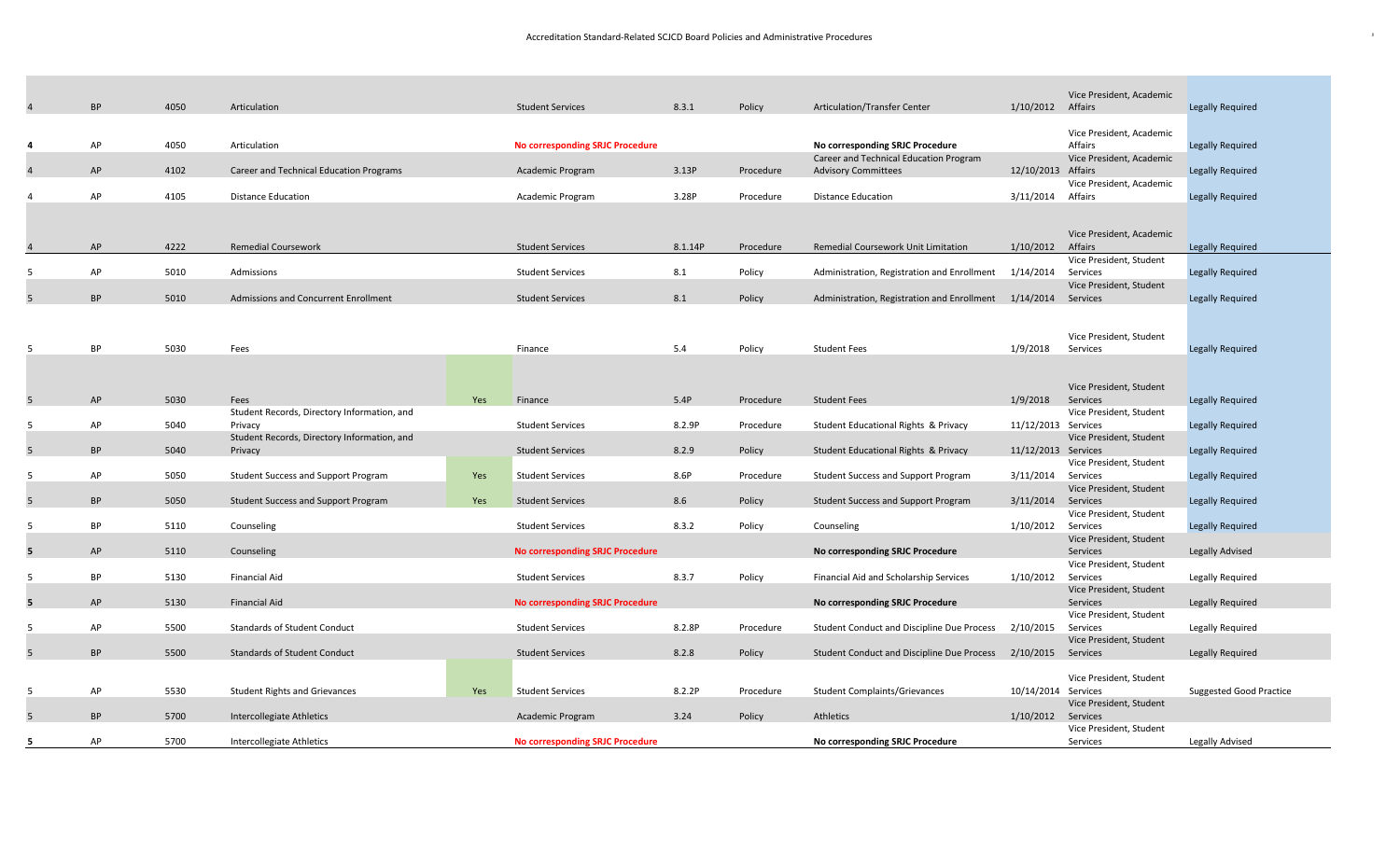| 6                       | <b>BP</b> | 6200 | <b>Budget Preparation</b>                |     | Finance                                | 5.3     | Policy    | <b>Budget Development and Administration</b>                                    |           | Vice President, Finance and<br>1/10/2012 Administrative Services | <b>Legally Required</b>        |
|-------------------------|-----------|------|------------------------------------------|-----|----------------------------------------|---------|-----------|---------------------------------------------------------------------------------|-----------|------------------------------------------------------------------|--------------------------------|
|                         |           |      |                                          |     |                                        |         |           |                                                                                 |           |                                                                  |                                |
|                         |           |      |                                          |     |                                        |         |           |                                                                                 |           | Vice President, Finance and                                      |                                |
| -6                      | AP        | 6200 | <b>Budget Preparation</b>                |     | <b>No corresponding SRJC Procedure</b> |         |           | No corresponding SRJC Procedure                                                 |           | <b>Administrative Services</b>                                   | <b>Legally Required</b>        |
|                         |           |      |                                          |     |                                        |         |           |                                                                                 |           | Vice President, Finance and                                      |                                |
| 6                       | <b>BP</b> | 6300 | <b>Fiscal Management</b>                 |     | Finance                                | 5.2     | Policy    | Superintendent/President's Budget Activities 12/11/2012 Administrative Services |           |                                                                  | <b>Legally Required</b>        |
|                         |           |      |                                          |     |                                        |         |           |                                                                                 |           | Vice President, Finance and                                      |                                |
| -6                      | AP        | 6300 | <b>Fiscal Management</b>                 |     | <b>No corresponding SRJC Procedure</b> |         |           | No corresponding SRJC Procedure                                                 |           | <b>Administrative Services</b>                                   | <b>Legally Required</b>        |
|                         |           |      |                                          |     |                                        |         |           |                                                                                 |           |                                                                  |                                |
| 6                       | <b>BP</b> | 6340 | <b>Bids and Contracts</b>                |     | <b>Facilities Planning</b>             | 6.7.1   | Policy    | <b>Bidding and Documentation</b>                                                |           | Vice President, Finance and<br>1/10/2012 Administrative Services | <b>Legally Required</b>        |
|                         |           |      |                                          |     |                                        |         |           |                                                                                 |           |                                                                  |                                |
|                         |           |      |                                          |     |                                        |         |           |                                                                                 |           | Vice President, Finance and                                      |                                |
| 6                       | BP        | 6340 | <b>Bids and Contracts</b>                | Yes | Finance                                | 5.8.2   | Policy    | Contracts                                                                       | 5/13/2014 | <b>Administrative Services</b>                                   | <b>Legally Required</b>        |
|                         |           |      |                                          |     |                                        |         |           |                                                                                 |           | Vice President, Finance and                                      |                                |
| 6                       | AP        | 6340 | <b>Bids and Contracts</b>                | Yes | Finance                                | 5.8.2P  | Procedure | Contracts                                                                       |           | 5/13/2014 Administrative Services                                | <b>Legally Required</b>        |
|                         |           |      |                                          |     |                                        |         |           |                                                                                 |           | Vice President, Finance and                                      |                                |
| 6                       | AP        | 6340 | <b>Bids and Contracts</b>                |     | Finance                                | 5.8P    | Procedure | <b>Bids and Quotations</b>                                                      | 1/13/2015 | <b>Administrative Services</b>                                   | <b>Legally Required</b>        |
|                         |           |      |                                          |     |                                        |         |           |                                                                                 |           |                                                                  |                                |
| 6                       | <b>BP</b> | 6400 | <b>Financial Audits</b>                  |     | Finance                                | 5.9.7   | Policy    | <b>Annual Audits</b>                                                            |           | Vice President, Finance and<br>2/12/2013 Administrative Services | <b>Legally Required</b>        |
|                         |           |      |                                          |     |                                        |         |           |                                                                                 |           |                                                                  |                                |
|                         |           |      |                                          |     |                                        |         |           |                                                                                 |           | Vice President, Finance and                                      |                                |
| 6                       | AP        | 6400 | <b>Financial Audits</b>                  |     | Finance                                | 5.9.7P  | Procedure | <b>Annual Audits</b>                                                            | 2/12/2013 | <b>Administrative Services</b>                                   | <b>Legally Required</b>        |
|                         |           |      |                                          |     |                                        |         |           |                                                                                 |           | Vice President, Finance and                                      |                                |
| 6                       | AP        | 6520 | Security for District Property           |     | <b>No corresponding SRJC Procedure</b> |         |           | No corresponding SRJC Procedure                                                 |           | <b>Administrative Services</b>                                   | <b>Suggested Good Practice</b> |
|                         |           |      |                                          |     |                                        |         |           |                                                                                 |           | Vice President, Finance and                                      |                                |
| -6                      | BP        | 6520 | Security for District Property           |     | <b>No corresponding SRJC Policy</b>    |         |           | No corresponding SRJC Policy                                                    |           | <b>Administrative Services</b>                                   | <b>Legally Required</b>        |
|                         |           |      |                                          |     |                                        |         |           | Reimbursements for Personal Use of District                                     |           | Vice President, Finance and                                      |                                |
| 6                       | AP        | 6535 | Use of District Equipment                |     | Finance                                | 5.9.9   | Policy    | Resources                                                                       | 2/12/2013 | <b>Administrative Services</b>                                   | <b>Suggested Good Practice</b> |
|                         |           |      |                                          |     |                                        |         |           |                                                                                 |           | Vice President, Human                                            |                                |
| $\overline{\mathbf{z}}$ | AP        | 7110 | Delegation of Authority, Human Resources |     | <b>No corresponding SRJC Procedure</b> |         |           | No corresponding SRJC Procedure                                                 |           | Resources                                                        | Legally Advised                |
| $\overline{7}$          | <b>BP</b> | 7120 | <b>Recruitment and Hiring</b>            |     | <b>Human Resources</b>                 | 4.3.10  | Policy    | <b>Management Team Hiring</b>                                                   | 1/10/2012 | Vice President, Human<br>Resources                               | <b>Legally Required</b>        |
|                         |           |      |                                          |     |                                        |         |           |                                                                                 |           | Vice President, Human                                            |                                |
| $\overline{7}$          | <b>BP</b> | 7120 | <b>Recruitment and Hiring</b>            | Yes | <b>Human Resources</b>                 | 4.3.9   | Policy    | Classified Hiring: Regular                                                      | 6/10/2014 | Resources                                                        | Legally Required               |
| $\overline{7}$          | AP        | 7120 | <b>Recruitment and Hiring</b>            | Yes | Human Resources                        | 4.3.9P  | Procedure | <b>Classified Hiring</b>                                                        | 6/10/2014 | Vice President, Human<br>Resources                               | <b>Legally Advised</b>         |
|                         |           |      |                                          |     |                                        |         |           |                                                                                 |           |                                                                  |                                |
| $\overline{7}$          | AP        |      |                                          |     |                                        |         |           | Equivalency of Minimum Qualifications for                                       |           | Vice President, Human                                            |                                |
|                         |           | 7120 | <b>Recruitment and Hiring</b>            | Yes | <b>Human Resources</b>                 | 4.3.11P | Procedure | <b>Educational and Classified Administrators</b>                                | 1/10/2017 | Resources<br>Vice President, Human                               | Legally Advised                |
| $\overline{7}$          | <b>BP</b> | 7120 | <b>Recruitment and Hiring</b>            |     | Human Resources                        | 4.3.2   | Policy    | Faculty Hiring: Regular and Adjunct                                             | 1/10/2012 | Resources                                                        | Legally Required               |
|                         |           |      |                                          |     |                                        |         |           |                                                                                 |           | Vice President, Human                                            |                                |
| $\overline{7}$          | AP        | 7120 | <b>Recruitment and Hiring</b>            |     | <b>Human Resources</b>                 | 4.3.2P  | Procedure | Faculty Hiring: Regular and Adjunct                                             | 1/10/2012 | Resources                                                        | <b>Legally Required</b>        |